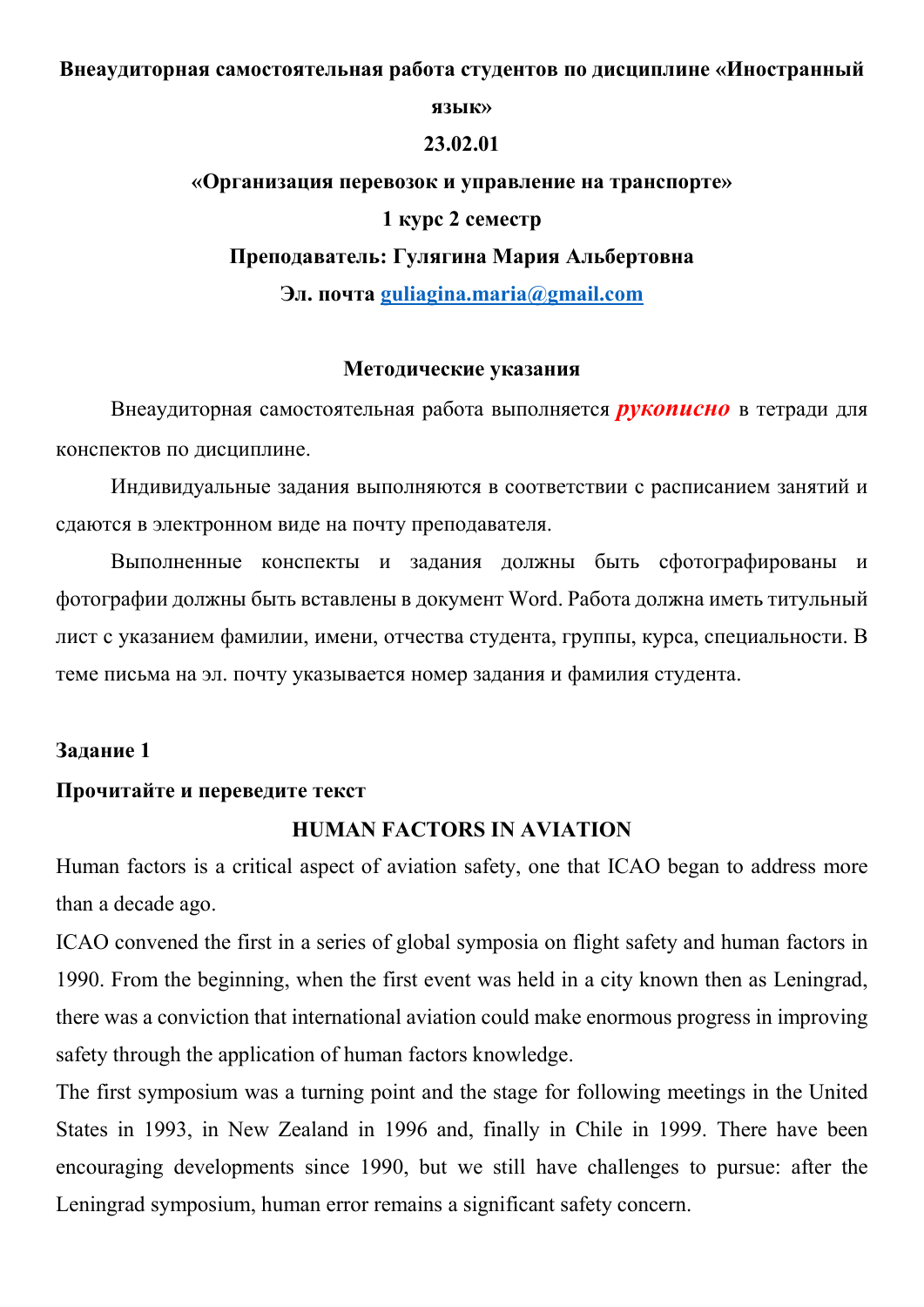The purpose of the worldwide symposia and 10 regional seminars which were held in the past decade was to increase the awareness of States, industry and organizations in all ICAO regions about the importance of human factors. The ongoing implementation of the ICAO communication, navigation, surveillance and air traffic management (CNS/ATM) systems concept has introduced new challenges, and also new possibilities for human factors. The reason the community must respond to is, of course, to ensure that civil aviation continues to achieve its ultimate goal: the safe and efficient transportation of passengers and goods.

The ICAO flight safety and human factors programme is safety–oriented and operationally relevant. Moreover, it is practical since it must deal with real problems in a real world. Through the programme, ICAO has provided the aviation community with the means and tools to anticipate human error and contain its negative consequences in the operational environment. Furthermore, ICAO's efforts are aimed at the system – not the individual.

The global aviation safety plan (GASP) was developed by the ICAO Air Navigation Commission in 1997 and subsequently approved by the ICAO Council and endorsed by the ICAO Assembly. GASP was designed to coordinate and provide a common direction to the efforts of States and the aviation industry to the extent possible in safety matters. It is a tool that allows ICAO to focus resources and set priorities giving emphasis to those activities that will contribute the most to enhancing safety. Therefore the flight safety and human factors programme is among the six major activities that comprise the plan.

#### Задание 2

# Выпишете из текста 10-15 незнакомых слов и словосочетаний. Переведите их.

#### Задание 3

## Переведите на английский язык:

- 1. Человеческий фактор является одним из важнейших аспектов авиационной безопасности.
- 2. В течение последнего десятилетия ИКАО провела несколько симпозиумов и семинаров, связанных с человеческим фактором в авиации.
- 3. Знание человеческого фактора может значительно повысить безопасность полетов.